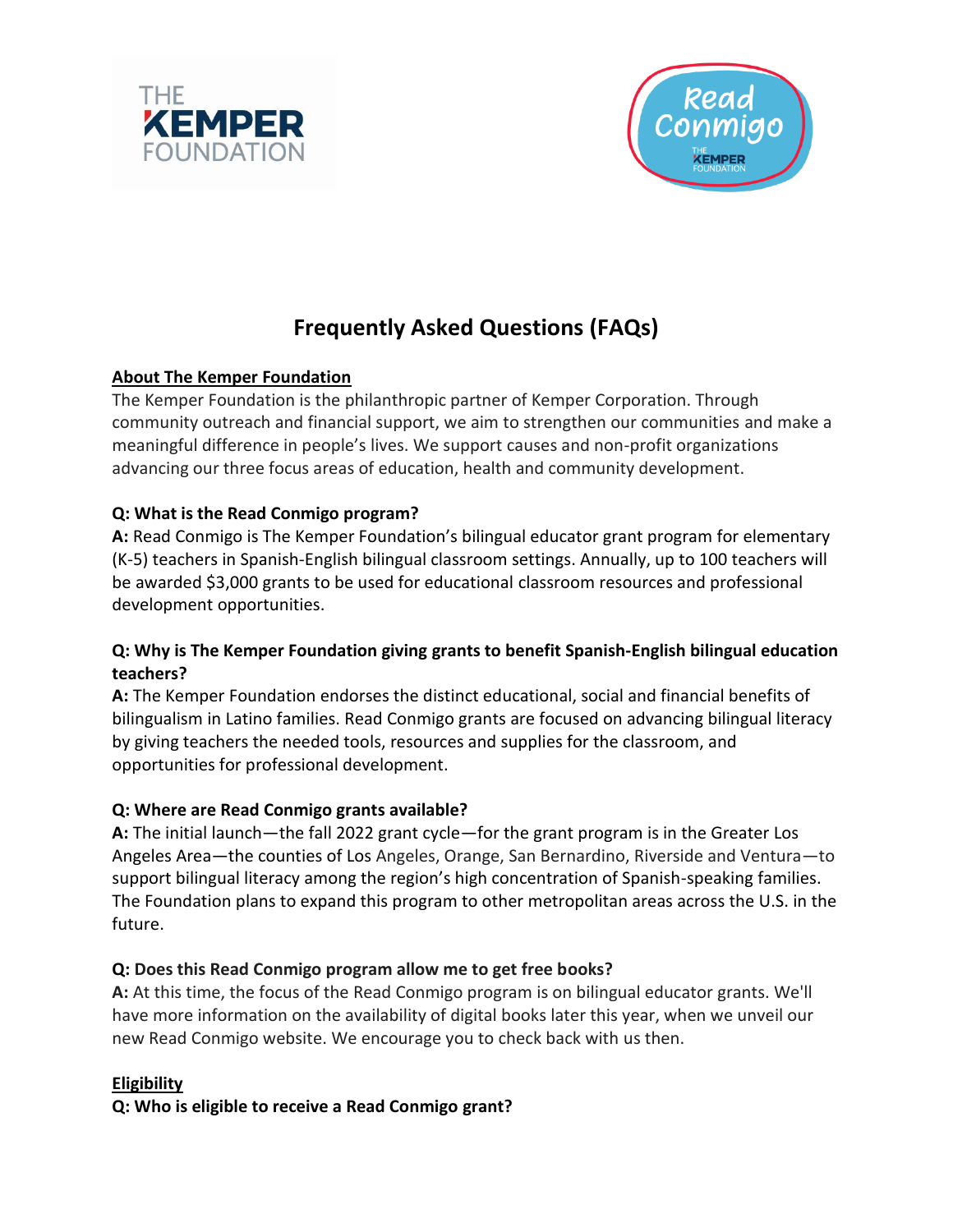



**A:** Eligibility requirements for a Read Conmigo grant:

- Must be employed by an accredited K-5 public or charter school as a licensed teacher in a Spanish-English bilingual class setting in the Greater Los Angeles Area—Los Angeles County, Orange County, San Bernardino County, Riverside County, and Ventura County.
- A minimum of two years' prior teaching experience in a Spanish-English bilingual class setting at a public or charter school by the end of the school year during which a grant application is submitted.
- At least 50% of teaching time must be dedicated to providing group instruction to students (one-on-one instructional time does not count toward this time requirement).
- Teachers who are immediate family members of employees of the Kemper family of insurance companies are not eligible to receive the grant. This includes Kemper Corporation, Kemper Auto; Infinity, a Kemper Company (CA); Kemper Personal Insurance; Kemper Health; and Kemper Life.

*Please review our [Eligibility Requirements](https://www.thekemperfoundation.org/wp-content/uploads/2022/06/RC-Eligibility-Requirements-06.21.pdf) for more information.*

#### **Grant Usage**

#### **Q: What are the Read Conmigo grants intended to fund?**

**A:** The intention of the Read Conmigo grant program is to provide funds for teachers of Spanish-English bilingual classes for tools, resources and supplies, as well as professional development opportunities. Items approved for funding include:

- Classroom resources and materials that support bilingual learning (e.g., supplies, books, lesson plans, technology, and field trips)
- Professional development instruction, training, conferences, seminars or materials, including books or curriculum-related references

#### **Q: What is excluded from Read Conmigo grant funding?**

**A:** This program does **not** provide funding for general operations, capital projects, endowments, fundraising events or similar activities, religious or political projects, teaching assistants, funding for personal use, summer projects, non-bilingual program club activities, salaries, facility maintenance or education research.

#### **Q: In what period of time do the grants need to be used?**

**A:** The funds must be used by the end of the academic year in which the grant is awarded.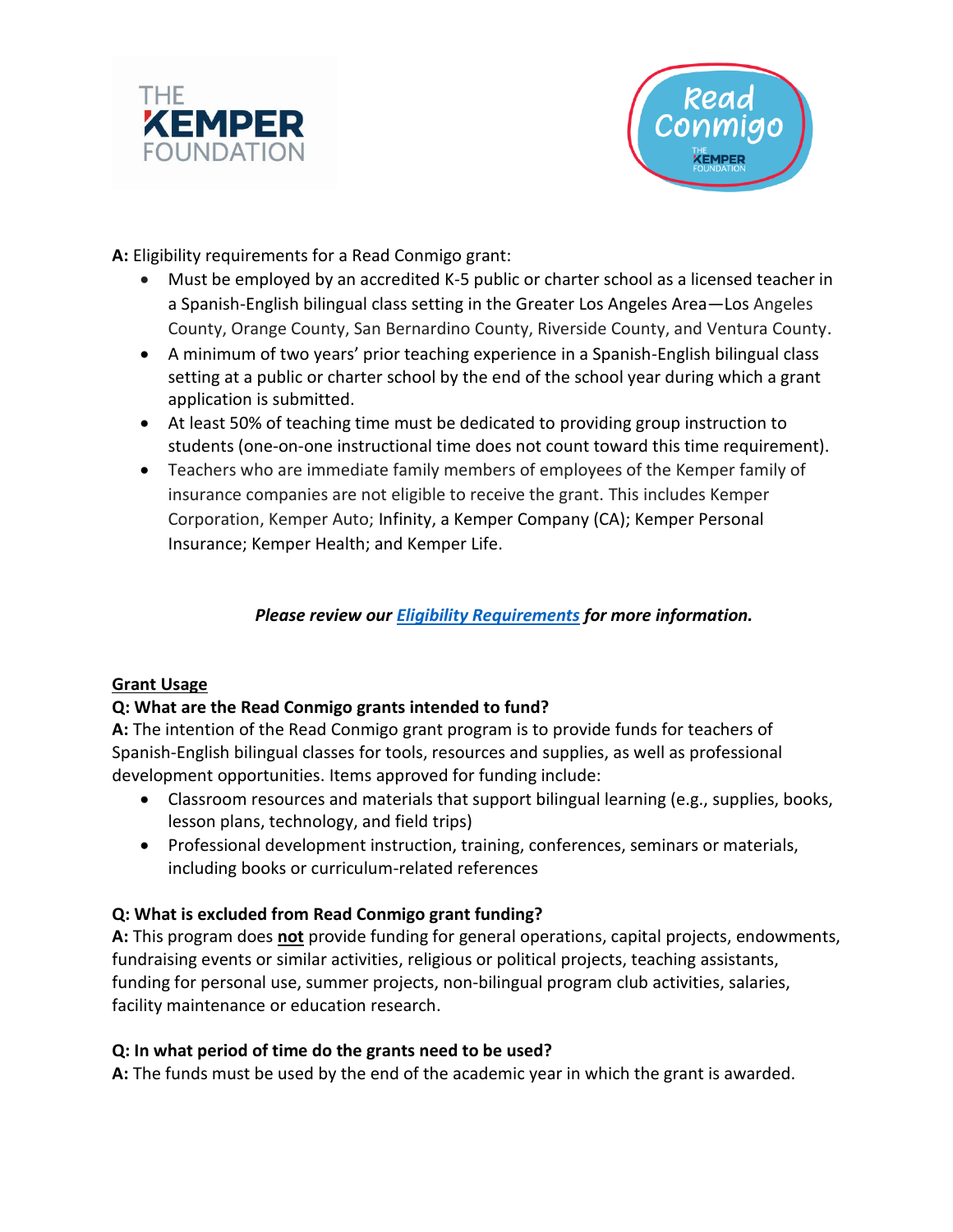



## **Q: Can funds still be used if a teacher leaves their school or changes schools before the end of the academic year after being awarded a grant?**

**A:** If a teacher leaves their school or moves to a different school before the end of the academic year, they must notify The Kemper Foundation as soon as possible or within 10 days of giving notice to their current school. Unused grant funding may need to be returned to The Kemper Foundation; this will be determined on a case-by-case basis.

#### **Q: What happens if all the grant money is not spent by the teacher?**

**A:** If a teacher is unable to utilize all the grant funds by the end of the academic year, any leftover funds may be reallocated to the school at the discretion of The Kemper Foundation.

*Please review our [Grant Usage Guidelines](https://www.thekemperfoundation.org/wp-content/uploads/2022/05/RC-Grant-Usage-Guidelines-05.24.22-1.pdf) for more information.*

#### **Application-Related**

#### **Q: What is the deadline for the grant application process?**

**A:** Application submission deadlines are listed on [The Kemper Foundation website](http://thekemperfoundation.org/read-conmigo) and in the Read Conmigo Grant Eligibility Requirements. **The current deadline for application submissions is July 7, 2022 at 11:59 p.m. PT.**

**Q: Can I apply for a Read Conmigo grant in the fall and spring during the same academic year? A:** No, teachers can apply for only one grant per academic school year.

#### **Q: How does a teacher begin the grant application process?**

**A:** Click the "Apply Now" link found on [The Kemper Foundation website.](http://www.thekemperfoundation.org/read-conmigo) This links to the application portal, where you will create a username and password to begin the process. Details and instructions will be provided on the platform.

#### **Q: I have feedback or a suggestion about the Read Conmigo Program. Where can I send it?**

A: Please e-mail [readconmigo@thekemperfoundation.org](mailto:readconmigo@thekemperfoundation.org) to send feedback and suggestions.

#### **Q: Who do I contact for technical issues on the application portal?**

**A:** When you log into the application portal, there is a "Contact Support" button at the top of the page. Click on this button and submit a ticket for technical support. Also, while you are filling out the application, there is a "Need Assistance" option at the bottom of the page where you can email your issue or chat about it.

#### **Q: Can an application be reviewed in its entirety before submission?**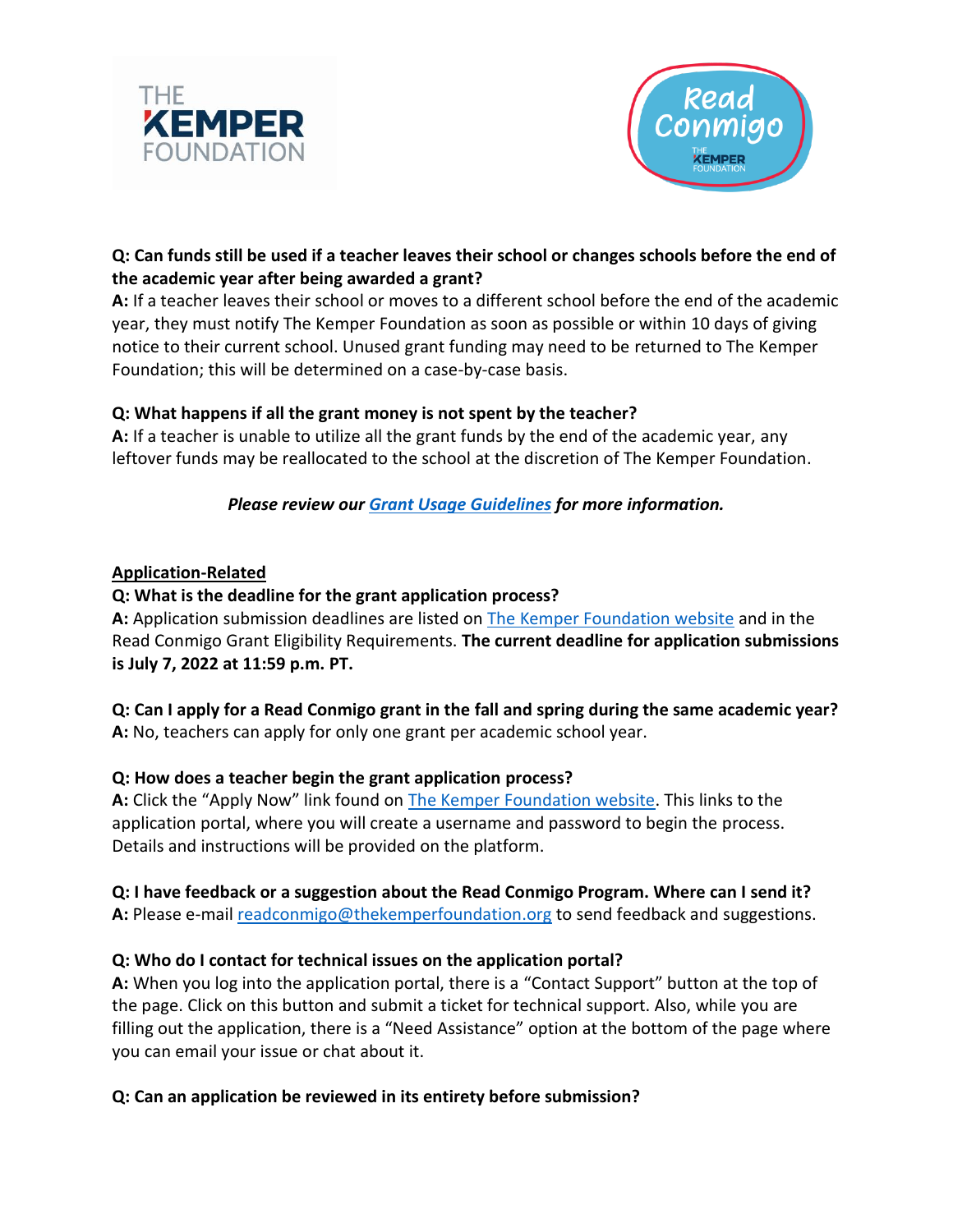



**A:** Yes, you can review the information in your application submission at any time during the process.

# **Q: Can I download a copy of my completed grant application?**

**A:** Yes, there is an option to download the application.

## **Q: Can an incomplete grant application be saved and returned to at a later time?**

**A:** Yes, you can return to your application by logging into the application portal with your username and password. Your application is automatically saved.

## **Q: How is grant status being communicated to applicants?**

**A:** Applicants will receive communications at specific points in the grant selection process:

- Upon submitting a completed grant application, applicants will receive a confirmation email.
- After consideration by our grant selection committee, applicants will receive an emailed notification indicating the decision on their grant application. This decision will be communicated within 50 days of the grant application deadline (or by mid-August 2022, for the current application period).

## **Q: When should applicants contact The Kemper Foundation in the application process?**

**A:** The Foundation should be contacted if applicants have technical difficulties or questions while submitting an application, or if a grant decision has not been provided within 50 days after the application deadline. The Kemper Foundation can be contacted at [readconmigo@thekemperfoundation.org.](mailto:readconmigo@thekemperfoundation.org)

#### **Grant Process**

## **Q: What is the selection process for awarding a grant?**

**A:** After the submission deadline, a selection committee comprised of officers from The Kemper Foundation and Read Conmigo program partners will review the submitted eligible applications and identify the grant recipients. Schools will be required to confirm a grant recipient's employment, provide a filed W9, and complete a grant distribution form before a teacher is awarded.

## **Q: How are the grants distributed?**

**A:** When an awarded teacher's school has provided the necessary information, the school will be issued the grant funds and will distribute the award directly to the teacher.

## **Q: When will the grants be awarded?**